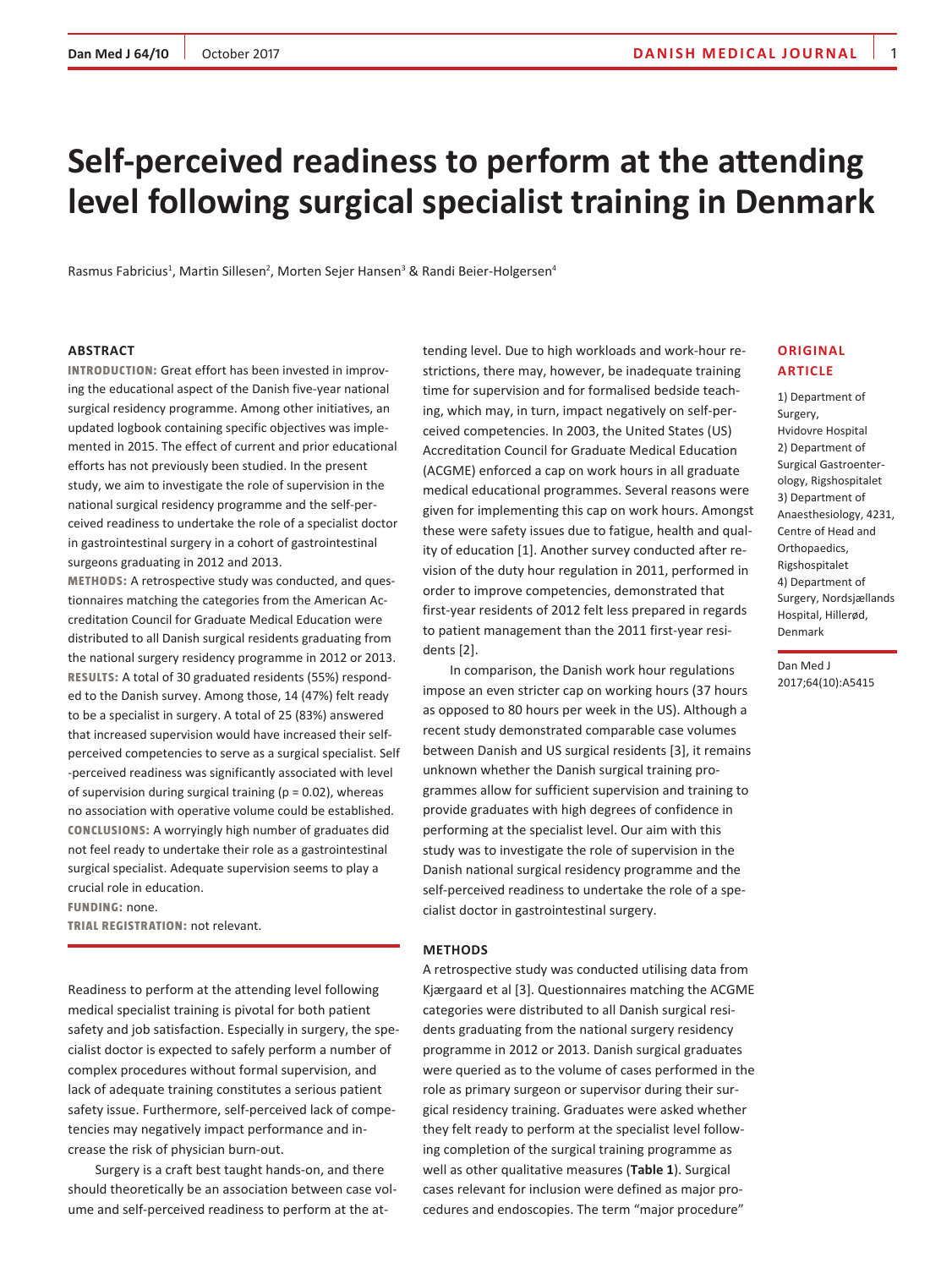# **TablE 1**

Qualitative questions included in the questionnaire sent to Danish doctors graduating from the national Danish surgical residency programme. The questionnaire was distributed in Danish to the participants.

**Question** 

Do you feel that Danish surgical specialty training has given you the needed operative skills to perform at the attending level?

Did you receive adequate supervision during your specialty training?

Would increased supervision have increased your ability to perform at the attending level following surgical training?

Was sufficient time allocated for supervision during your surgical training?

Was the distribution of departments in your surgical training block adequate in order for you to receive the necessary competencies to perform at the attending level following surgical training?

### **TablE 2**

Characteristics of included surgical residents.

| Residents responding to questionnaire, n | 30              |
|------------------------------------------|-----------------|
| Female responders, n                     |                 |
| Male responders, n                       | 23              |
| Major procedures, total, n, median (IQR) | 846 (651-1,007) |
| Endoscopies, n, median (IQR)             | 739 (544-1,105) |
| IQR = interquartile range.               |                 |

was applied as in the ACGME dataset [4], including most procedures above the level of simple skin or abscess incisions, etc.

Surgical cases were registered as the total number of major procedures and endoscopies referring to the total number of procedures performed during the fiveyear residency training.

Surgical cases where the surgeon assisted the primary surgeon were excluded from the survey.

All data involving the surgical volumes achieved by Danish surgical residents represent secondary use of previously published data [3].

# **Primary outcome**

Does the self-perceived impression of sufficient supervision result in a self-perceived feeling of readiness?

#### **Secondary outcomes**

1) Does the self-perceived impression of insufficient supervision result in a self-perceived feeling of unreadiness?

 2) Is the number of major procedures and endoscopies performed associated with a self-perceived feeling of readiness?

# **Statistics**

Quantile-quantile plots and the Shapiro-Wilk's test were

applied to test for normality of data. Using the Mann-Whitney U test, continuous outcome measures were compared between responders who felt ready or not ready to perform at the attending level following surgical training, whereas dichotomous variables were compared using the chi-squared test. p-values < 0.05 were considered statistically significant.

Data are reported as medians with interquartile ranges (IQR).

*Trial registration*: not relevant.

# **Results**

A total of 55 surgical residents received the questionnaire, and 30 residents (55%) responded. The median total number of major procedures achieved during surgical training was 846 (651-1,007) in addition to 739 (544-1,105) endoscopic procedures. There was an uneven gender distribution in the responsive residents with 77% men and 23% women; **Table 2** summarises the basic characteristics of the included residents.

After ending their five-year surgical specialty-training programme, 47% ( $n = 14$ ) of Danish surgical graduates felt ready to serve as a specialist in surgery. However, 57% ( $n = 17$ ) of the responders felt that they had not received adequate supervision during their specialist training.

A total of 80% (n = 24) indicated that increased supervision would have increased their self-perceived competencies to serve as a surgical specialist; and 77% (n = 23) of the responders were satisfied with the distribution and rotation in different hospitals and departments.

The quantitative (operative case volume) and qualitative questionnaire measures for graduates feeling ready to perform at the attending level versus not feeling ready are summarised in **Table 3**.

No difference with respect to operative case volumes could be identified between groups for total major cases (980 versus 688,  $p = 0.60$ ), total endoscopies (715 versus 762, p = 1.00), total laparoscopic procedures (194 versus 173,  $p = 1.00$ ) or total open procedures (466 versus 333, p = 0.17).

In terms of qualitative measures, self-perceived readiness to perform at the attending level was significantly associated with supervision during training ( $p =$ 0.02). Between those feeling ready or not ready to perform at the attending level, no difference could be identified in terms of whether more supervision would have increased readiness, whether the distribution of departments during training was adequate or whether sufficient time for supervision was allocated during training.

# **Discussion**

In this study, we found that an alarmingly high number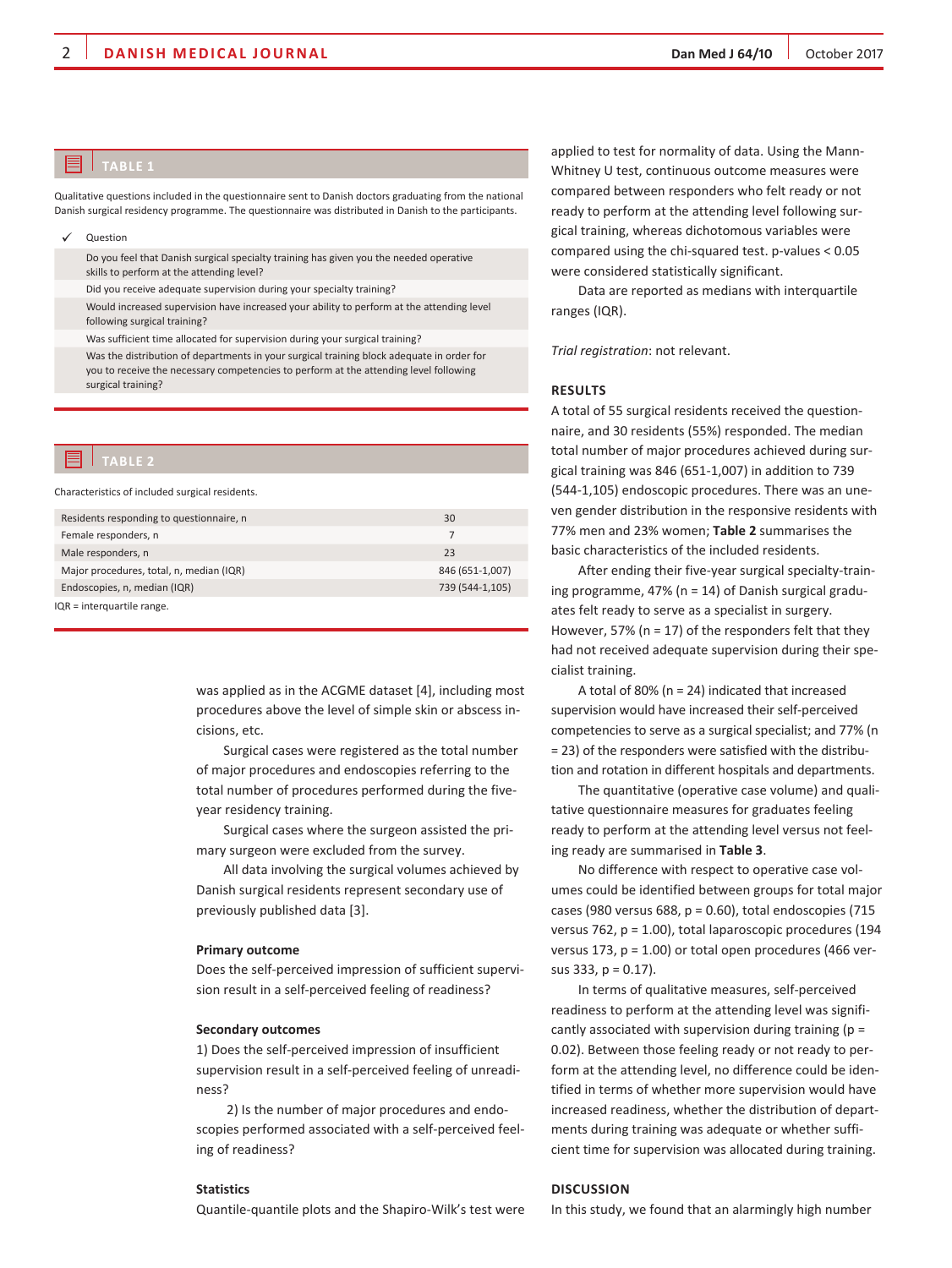of graduates from the Danish national surgical training programmes did not feel adequately prepared to perform at the attending level following completion of the five-year training programme, and that a significantly higher number of the residents who felt unready to perform at the attending level reported a feeling of insufficient supervision. Furthermore, it is interesting to note that graduates who felt ready to perform at the attending level had accomplished vastly different numbers of surgical cases during training (IQR: 652-1,007), which brings into question the consistency and comparability of the different programmes available within the Danish national training programme.

The Danish national surgical training programme varies in location, but is standardised as three and a half years at the main hospital over 2-3 periods, one year at a different hospital, and six months at a highly specialised hospital. To pass the five-year training programme, a logbook (case-based, 360° or by Reznick et al table [5]) with description of objectives/procedures must be approved [6].

Supervision of resident trainees is not formalised in the Danish national surgical training programme, and it is not described to which extent the individual surgical departments choose to manage it. A possible variation between departments could be an underlying reason why 57% of responders felt they did not receive adequate supervision and 83% answered that more supervision would have been beneficial to their self-perceived competencies. However, the present data do not allow us to determine whether an improvement in supervision would have resulted in an increased feeling of readiness of the residents in question.

We furthermore observed a significant difference in self-perceived readiness to perform at the attending level and level of supervision received during training, but no association between case volumes and self-perceived readiness. Even though we found no significant associations between the number of conducted procedures and the graduates' feeling of readiness to become specialists in surgery, the idea that a surgeon will be more confident after more repetitions as compared to fewer is not far-fetched. Moreover, the small sample size in our study potentiates the risk of type 2 errors, and a possible confirmation of this hypothesis thus requires a considerably larger sample size.

Finally, the demography as well as size of department may influence the total number of procedures conducted. A way to map this variation could be through a central procedure database under the Danish Health Authority. Here, the surgeons could log procedures in open surgery, laparoscopic surgery and endoscopy as seen in the US. This would enable a better overview of volume availability in the different departments. Besides volume, such a registry could also demonstrate the availability of endoscopy, hernia surgery, laparoscopy or open surgery, which can vary from one department of surgery to the next in Denmark. For the residents, it would also be a unique way to compare numbers of surgical procedures as well as a log of their progress. Moreover, it could improve the possibility for the departments to reveal shortcomings as well as aide the residents in keeping track. Unfortunately, such a registry does not exist.

Unfortunately, the pressure from financial demands on departments to perform within budgets character-

# **TablE 3**

|                                                                                                                    | Felt ready      |                   | Did not feel ready |                   |         |  |
|--------------------------------------------------------------------------------------------------------------------|-----------------|-------------------|--------------------|-------------------|---------|--|
|                                                                                                                    | n, median (IQR) | agree, %          | n, median (IQR)    | agree, %          | p-value |  |
| <b>Quantitative measures</b>                                                                                       |                 |                   |                    |                   |         |  |
| Total major procedures <sup>a</sup>                                                                                | 980 (652-1,007) | $\qquad \qquad$   | 688 (430-998)      |                   | 0.60    |  |
| Total major endoscopies                                                                                            | 715 (530-1,085) | $\qquad \qquad -$ | 762 (552-1,012)    | $\qquad \qquad -$ | 1.00    |  |
| Total open procedures <sup>b</sup>                                                                                 | 466 (357-549)   | $\qquad \qquad -$ | 333 (229-414)      | -                 | 0.17    |  |
| Total laparoscopic procedures                                                                                      | 194 (167-342)   |                   | 273 (156-338)      | -                 | 1.00    |  |
| <b>Qualitative measures</b>                                                                                        |                 |                   |                    |                   |         |  |
| Did specialist training provide for adequate supervision?                                                          |                 | 83                |                    | 17                | 0.02    |  |
| Would increased supervision have increased your readiness<br>to perform at the attending level following training? |                 | 83                |                    | 100               | 1.00    |  |
| Was sufficient time allocated to training and supervision<br>during your specialist training?                      |                 | 33                |                    | 77                | 0.29    |  |
| Was the distribution of departments you rotated through<br>during training adequate?                               |                 | 100               |                    | 67                | 0.44    |  |

ACGME = Accreditation Council for Graduate Medical Education; IQR = interquartile range.

a) Includes all major procedures as defined by the ACGME dataset in gastrointestinal surgery as well as other relevant specialties: thoracic, urology, etc.

b) Includes open and laparoscopic procedures, respectively, as defined by the ACGME dataset within the realm of gastrointestinal surgery.

Quantitative and qualitative differences between graduates feeling ready or not ready to perform at the attending level following surgical training.